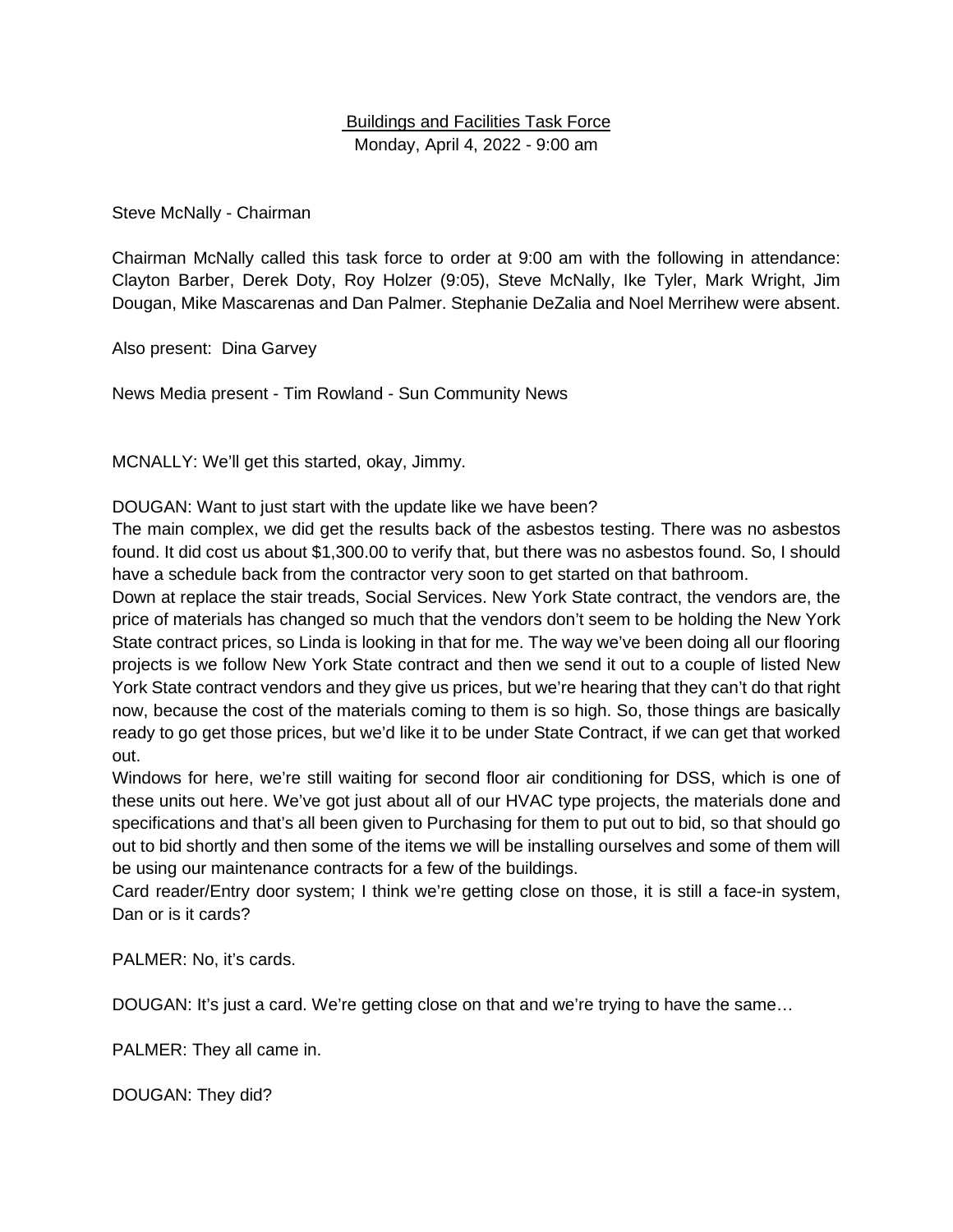PALMER: Yeah, so we have them downstairs.

DOUGAN: Okay, so we will start to install those, we're trying to use the same card to access the building, as you would as time, to do your time.

TYLER: So, everybody would have to do that?

PALMER: Everybody would eventually get a card.

DOUGAN: We started with this plan a few years ago, after Mike had a couple of threats and we needed to shut the building down fairly quickly. So, with this, you know, the right call goes in, the County Manager or the Deputy County Manager and myself, then we'll just lock all buildings; okay?

TYLER: So, it won't be locked all the time?

DOUGAN: That's right.

PALMER: There will be a couple of doors, like right now, you could pretty much walk in to any door, anywheres. We're going to have specific doors for the public to walk into.

DOUGAN: Yup, exactly

MASCARENAS: And it's controlled by a system. The other nice thing about that is, you have cards to get in and that card is attached to a human being, so you know who's here, who's not. If people have to work late, they come in, their card is read that they were here at such and such a time, so if something were to happen you know what that is.

TYLER: Sure, oh yeah.

MASCARENAS: When people leave, retirement, terminated, those types of things, you shut their card off, so you don't have keys hanging out there. It's a lot better for a lot of reasons.

DOTY: Mike, separate network or tied right into a County system for recalling any of the information?

MASCARENAS: It's a software program that operates through our network.

PALMER: It will reside on our server.

DOUGAN: It's basically the same system that we have for the secured doors, the jail is a slightly different system at the Public Safety Building, then Social Services here. This is the same as Social Services.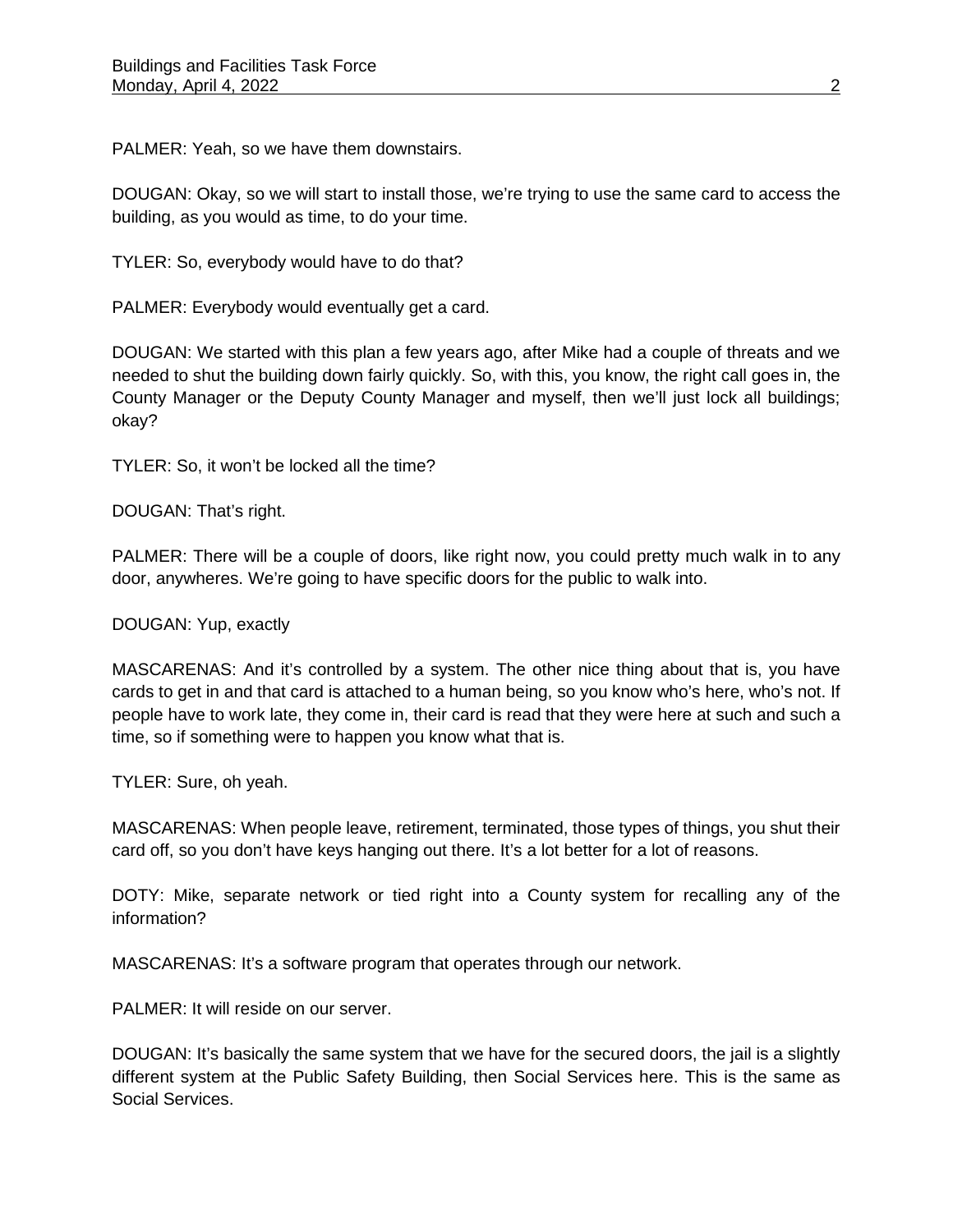MASCARENAS: I've been doing it for quite a while now, we're just pushing it out to the rest of the County.

DOUGAN: Carpet and paint, same thing with New York State Contract with flooring. Probation, the same thing with the technical specs for the equipment.

Courthouse roof; they mobilized last week. They worked over the week to remove the stone ballistic and other than there was court scheduled for this week, so we weren't planning any work, but they of course settled late Friday, the court case.

TYLER: I was over there and heard the big squirrels on the roof walking around.

DOUGAN: Did you? That's what we hired, big squirrels.

Replacing the fire alarm panel; that's being done through our contractor AllTech and that is now, the contract amendment is with the County Attorney to do that.

The next few items for the courthouse are all being specified.

Public Health, it's again, the contract for flooring, construct a handicapped assessable bathroom. We'll start that after this one is moving forward.

I kind of gave you an update, last time, on the Public Safety Building on the HVAC that we're finding that the cost to deal with the controls, because they're all proprietary, was more than the unit. We are looking for some other options, right now for that and we're going to have to deal with that long term. So, we may end up dealing with control system upgrade, even before we start doing the rooftop units. Nothing on the sewage pump station is in design. The mini-splits, again the technical specs are with Purchasing. Carpet at State Police and the Sheriff is the same.

Mental Health; we have ordered one of the two doors, because the cost of those doors are so high. So, we've at least ordered one and we'll see how we are a little bit closer at the end of the year and I am waiting some details from the Mental Health Department on their remodel.

The roof at the Fish Hatchery is expected to actually start next week, toward the end of the week. The wells we're designing to get a bid package out. The bathroom building should be complete by June, just wanting to get some outside, with some Buildings and Grounds staff. The slip lining of the concrete channels, that package will be to Purchasing, this week, so they can advertise it. FEMA, we're still waiting on FEMA, but we're close, we're making some progress with them. SPEDES is ongoing.

Fairgrounds; painting Floral Hall, we received no bids, so we're going out trying to find contractors that might be interested and then getting those names to Purchasing.

TYLER: Jim, they just rebid, they rebid out the Depot Theater and they got a bid, the same person that painted the town hall, the Westport Town Hall. I think they might be out of Chazy. So, I will get you that information.

DOUGAN: Okay, that would be very helpful, that would be great.

The water system and backflow preventer, you know, we're going to specify that. Probably won't replace it until after the Fair. We're starting to get groups out there and things and we'll probably wait, so we don't have water down for a long period of time before the Fair.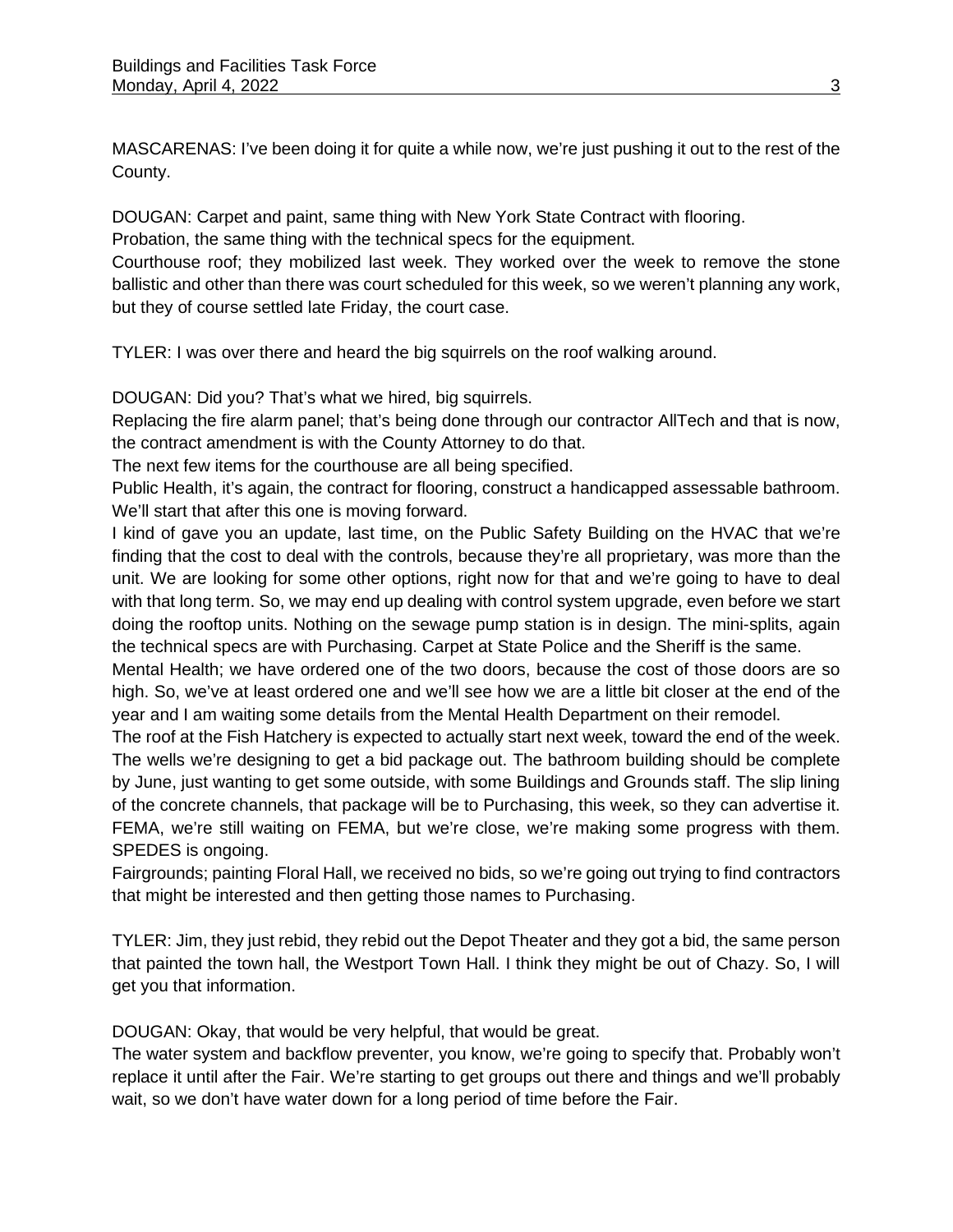Storm water; they did some investigation, actually found that the line that goes to the center of the track, that big structure that's in the center of the track is in pretty good shape. So, I'm going to put an alternate in the Fish Hatchery bid for slip lining, that we talked about, to maybe slip line that while they're here, just get an alternate price, see if we can afford that.

TYLER: That's the way to go.

DOUGAN: Community Resources; those windows are here. The weather is on our side, so we're getting closer.

The old jail; that's my other handout, we'll talk about that in a second.

DPW; you can see in the picture how we're coming along there. Electrical Contractor has begun to install the electric and lights on the inside and then Soil and Water, they moved out of one half of the basement into the other half. I know the picture looks a little messy, but it's actually working pretty well for them, I think and we, now that the weather is on our side we'll start cutting in the other two windows, so they have some natural light and ventilation on the other side and hope to move them in to have the whole basement by the end of May.

The man-doors; we have the materials from last year that Buildings and Grounds will install soon, now the weather's breaking and we are procuring this year's upgrades.

The fuel system; we do have a quote from the Fuel Master to upgrade. We're still reviewing that and going through it to make sure we can, it's what we want, full trigger.

And as far as the Admin Building, we just kind of work on it when we have time. we haven't had a lot of progress on it, but we do have the HVAC equipment is ready to be bid.

Any questions on any of those?

DOTY: Jim, can I ask you about Adirondack Concrete, have they worked for you quite often?

DOUGAN: Adirondack Concrete out of…

DOTY: The Olcott person.

DOUGAN: Yup, yup, Gary Olcott.

DOTY: I have a call into him right now, we got a problem with the chimney on the side of the town hall. The pointing in between the bricks is just deteriorating bad and he hasn't gotten back to me. I'm sure he's busy right now.

DOUGAN: We've been pleased with them. They're a local contractor, they're relatively small. You know, they've done quite a bit of bridge work for us.

DOTY: Yeah

DOUGAN: Along with this structure out here, a number of small bridges.

DOTY: There's just a few people to go to for something like that.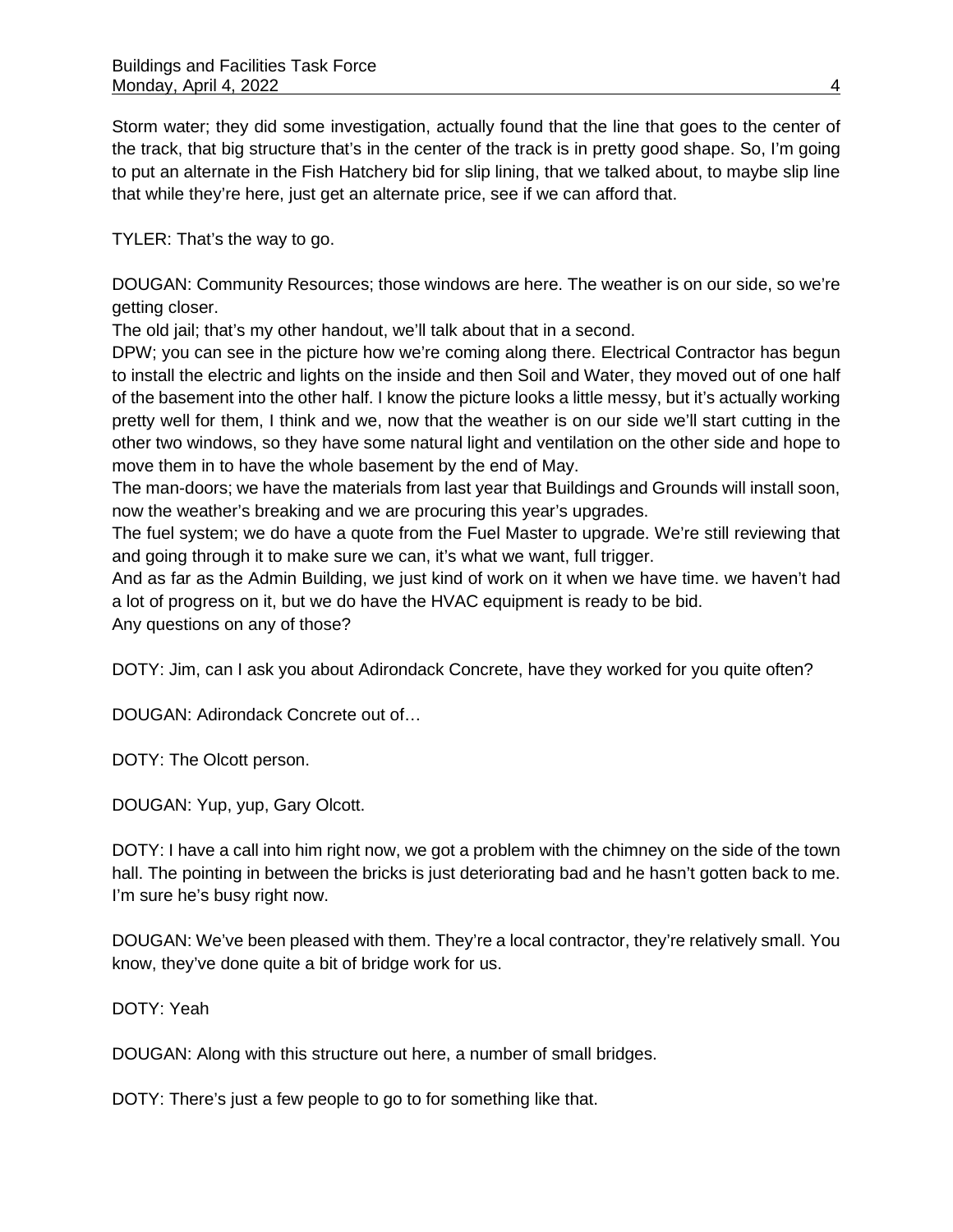MASCARENAS: Your salt shed; right?

DOUGAN: The salt shed, they did. They've been cost competitive. Partly because they're a small firm, they stay away from our Federal-Aid projects, because there's so much paperwork involved. I don't know if they do that kind of masonry work or not, but I will be talking to them, unless my project manager will be.

DOTY: If you wouldn't mind mentioning it.

DOUGAN: No problem.

DOTY: And I'll stay on them, because it was my first awareness of his business, but he comes highly recommended.

DOUGAN: Gary is a heck of a worker.

DOTY: Good

DOUGAN: And he expects the same out of his other workers.

DOTY: The only other thing I would like to ask, is the well you mentioned at the Fish Hatchery, have you identified a vein to go or you're just going to punch a hole in the ground?

DOUGAN: Yeah, quite a bit of investigation work has been done. We're actually, as part of some upgrades that the Town of Crown Point is doing, they needed a little bit of Fish Hatchery land to put in a new septic system, because DOH is requiring them to put in a chlorine residual analyzer. So, I always give you the longwinded technical answer here, so in that we also got them to give us a little bit of property, near where, what they call the Fisk Spring, and we've identified that with a hydrogeologist, as a good spot. It might even be artesian flow and if it is artesian flow then we wouldn't even, this first phase is to drop the well and so we might not even need to pump it.

DOTY: So, it sounds like it's shallow.

DOUGAN: Nope, we'll want to make sure that we, you know, we get it a couple hundred feet down, but we've got a lot of springs in the area and it's a good aquifer, but you know, what we get at the Fish Hatchery is what's kind of leftover, so, that's why we're putting a well in, mostly because all of our water there all ends up being surface water source to come to us. So, when we have a drought situation or when Crown Point has a break, we are the last ones to still have water.

DOTY: So, you're going to put it in storage or you're going to rely on recovery?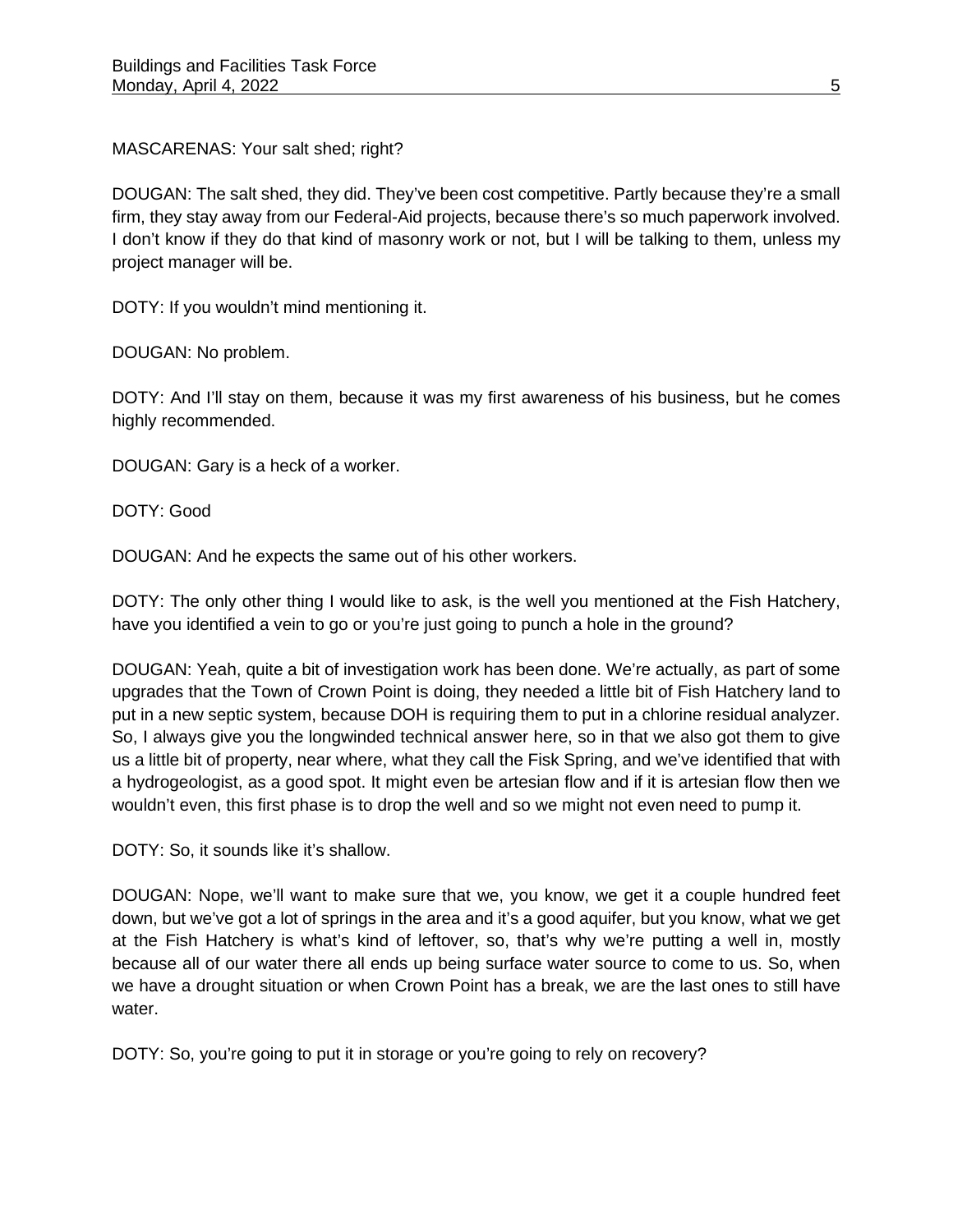DOUGAN: No, I think if we put this in and we're well below, I think we only want to use the well as a backup.

DOTY: Okay

DOUGAN: We generally have enough flow, all about a couple of months of the year that it gets problematic.

DOTY: Yup

DOUGAN: And we just want this, this is almost about that middle of the night when one of the intake pipes going into say, Putnam Creek, gets filled with ice or gets filled with debris we want to be able to track the flow at the head box, so it automatically kicks the well on.

DOTY: I got ya.

DOUGAN: Dan can tell you, I spend a lot of overtime, but it's mostly just trying to keep the water open.

DOTY: No oxygen, no fish.

DOUGAN: No oxygen, no fresh water, no fish.

MASCARENAS: And temperatures matter.

DOUGAN: Yeah, and summertime temperatures matter.

MASCARENAS: Right, that surface water tends to get a little warm for trout, at times.

DOUGAN: And we can't tie into, we can't use Putnam Creek during the summer, because it's too warm, it causes disease.

MASCARENAS: Jim, would that be, are you aware that the Town of Crown Point's water source is located at that same location?

DOTY: No.

DOUGAN: Yeah, it is.

MASCARENAS: So, it complicates, right, so that's why Jim's talking about, as a backup and those types of things.

DOTY: So, it's purely volume.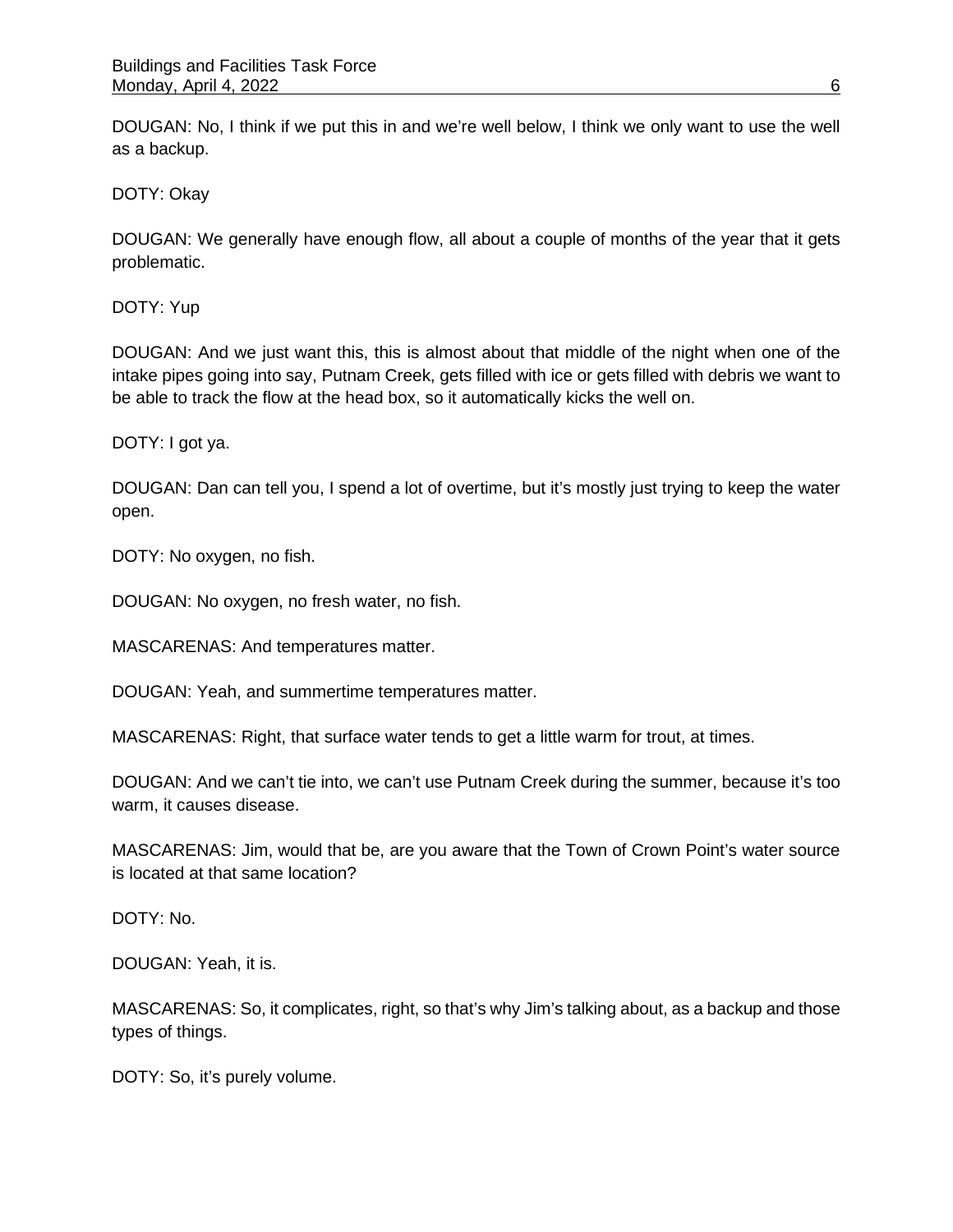MASCARENAS: Yeah, it would likely be that same aquafer, right, Jim?

DOUGAN: Interesting enough, the Fisk Spring appears to be not tied to the same aquafer, which is interesting, because our springs, our big springs which is closer to Bradford Hill Road and I can show you all this on a map, are, you can see the correlation to when Crown Point's pumps are on for a long period of time, you can see that flow drop. However, Fisk Spring, which is actually closer, there seems to be a geological feature that's keeping them a little bit separate. So, we feel that we can take from Fisk Spring without effecting that. It's just the way the glaciers went through there and the way they left stuff.

MASCARENAS: So, that's even better news.

DOUGAN: It's even better news, hopefully and hopefully it is artesian and we'll probably put a, if we do end up with a well pump, we'll have some kind of system on it to monitor the head box and then turn the pump on at a rate where as it only pumps what we need and we don't go any more than that.

MCNALLY: Do you want to talk about the power?

DOUGAN: How do you like those pictures?

MCNALLY: Very nice, well done, very well done.

DOUGAN: What's interesting is there's actually, there's two panels in the basement of Probation, which is the former Sheriff's residence. There's two panels there, one panel, basically runs the Probation Building, the other one runs the Old Jail, but you can see from these pictures all the different subpanels that have gone in. So, even the panel that runs the Old Jail, actually runs the Main Complex heating system. So, out of 42 circuits, 8 circuits in that Old Jail panel still run the Main Complex. So, I think it would be easy enough to isolate Probation with the one panel. We'll isolate Probation and then if I were to jump right to what I think might be the right thing to do, I think the right thing to do, as part of this eventual teardown of the Old Jail, would be for me to run a new underground service over to the Treasurer's basement here and make it a 200/400 amp service and then everything that's in the Main Complex, electrically everything that's in the Main Complex will be in the Main Complex, that will actually, we'll leave both panels, the one that was in the Old Jail and the one that's in Probation, there's disconnects, as soon as it comes into Probation, so, I'll just relocate there. We'll have all the power you need at Probation, unless you decide that that building is something that you're going to take, as well, but at least that's my thoughts, is that we would do that. There doesn't seem to be any power that goes to the Courthouse through this, although the fiber, there is fiber and I know you're working on Twinstate.

PALMER: Twinstate's down there now, actually.

DOUGAN: Are they? That's great. It's my understanding the fiber comes into the Courthouse, then crosses through into Probation and might skip the Old Jail; okay? And come into a conduit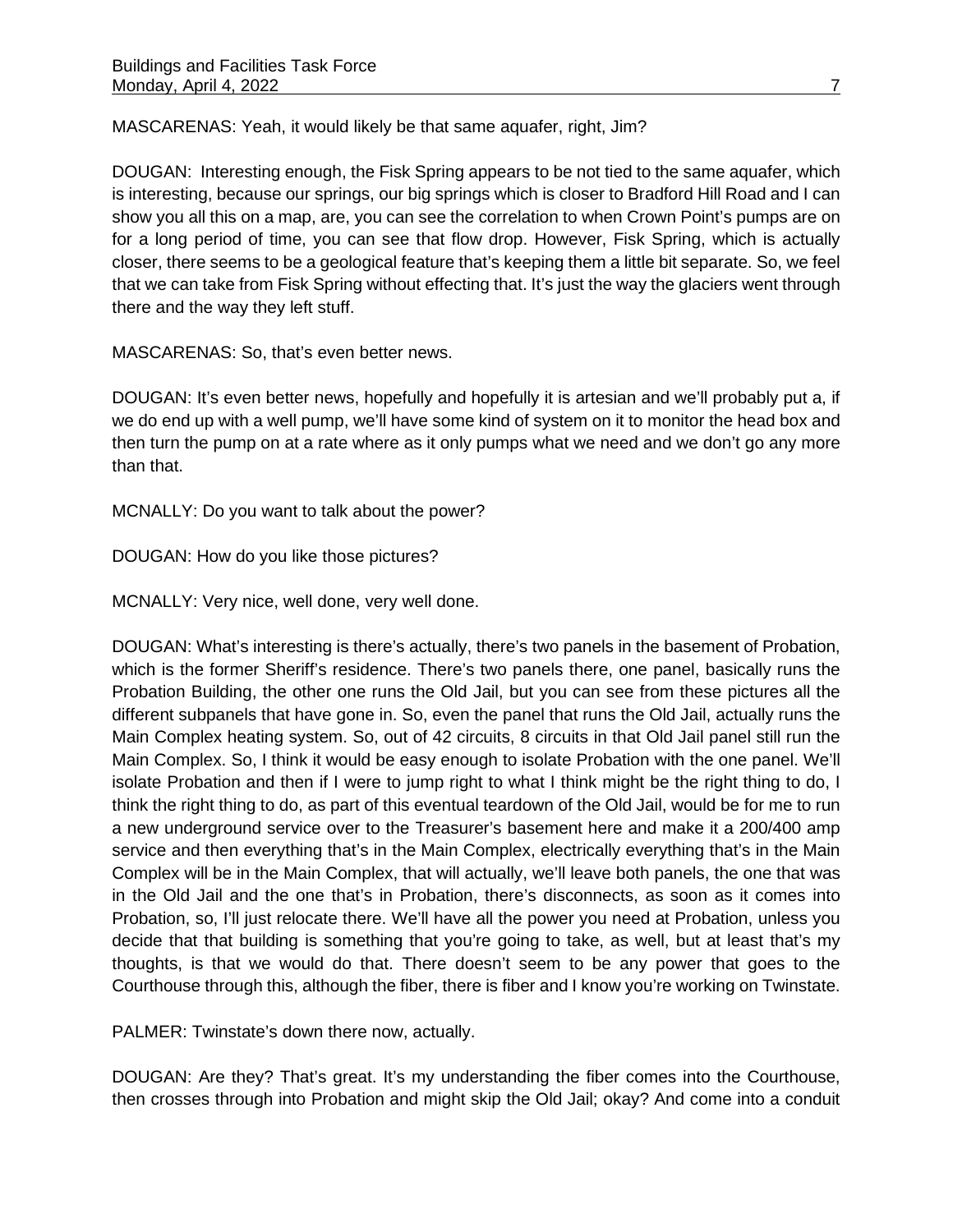that goes from Probation into Treasurer's. So, we might get lucky there, but there seems to be other fire alarm and data that is between those areas, as well. But, you know we were concentrating on power, we've still got to look at sewer and other things. But, I think in order to keep all the power running, I would propose to but in a new underground service from mail street, across the lawn to the Main Complex.

HOLZER: So, brand new, you mean, not trying to tie in? That makes sense.

DOUGAN: Brand new

HOLZER: That makes sense.

DOUGAN: I mean, I believe they've gone to all these other places, because power was so limited in this Main Complex when it was first built.

DOTY: Any new transformers needed out front?

PALMER: They replaced the transformer on Stewart's side.

DOUGAN: They did, they replaced that transformer here. There is, you know, that part of the building right there and even this room that ran, that was an addition, that was, I don't know the '90s, late '80s.

PALMER: Had to be before that.

DOUGAN: So, they did bring a new power service here that handles that side, pretty well.

DOTY: Okay

DOUGAN: We've got 3 phase out front.

DOTY: So, it's still willing to break off with one leg?

DOUGAN: We've got 3 phase out front, so obviously we've got to talk to NYSEG, but I'm assuming they're going to get it via a pull, not a transformer.

HOLZER: Power outage, what do we have for backup generators in this building?

DOUGAN: You have this one here, which generally covers the dak room, only, the dak server room only. That's really all that you have here, okay? Then you have one for the Courthouse, that handles the Courthouse completely. So, the majority of the building is not covered. There maybe a couple of odd circuits that are tied into that and generator protected. So, you know, if you did bring in a new service, like that, over there, then I would say the same thing to do…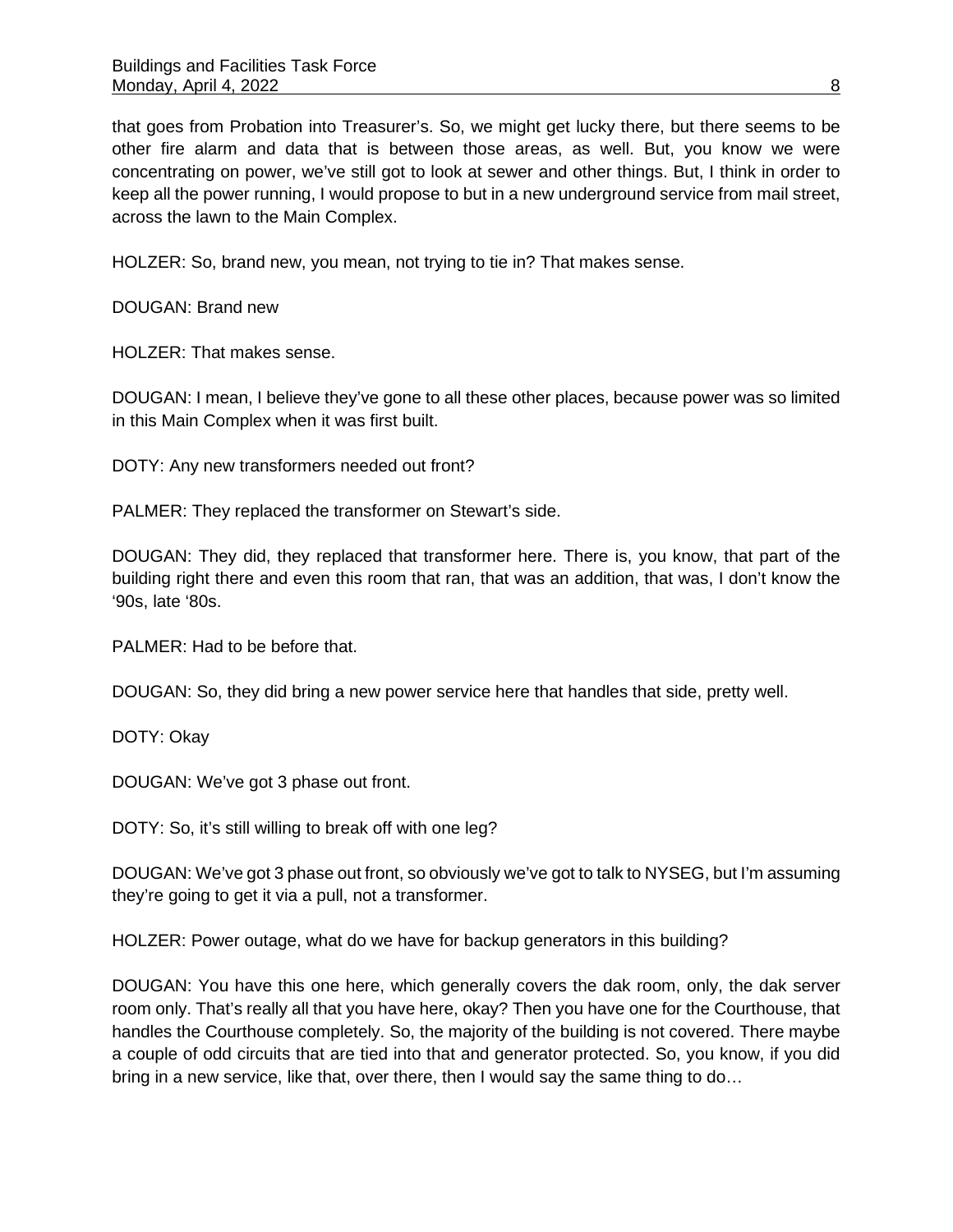HOLZER: It would be something to take a look at.

DOUGAN: Put in an automatic transfer switch; okay? At least tie in through that now, or even a manual, a good manual and then have it setup. The time to do that is when you run a new service.

TYLER: Does the County own generators on wheels?

DOUGAN: We do.

TYLER: How many do we have?

DOUGAN: One, we have one.

TYLER: An old one?

DOUGAN: Yeah, it's not real old, it's not very new. I'm not sure the exact age of it. I do know that it's a multi-tap, so that we can do 3 phase or single phase with it.

HOLZER: We're not 3 phase running into here, are we?

DOUGAN: There's 3 phase on the street.

HOLZER: But, not in the building?

DOUGAN: I don't believe it's in the building, at all. Not in this building, I believe we do have some 3 phase in the Courthouse, but not in this building. We've got lots of 3 phase up at the Public Safety Building and DPW. In fact, our lighting system in the Courthouse is all 277, most of it is 277, which is an odd voltage; which is making some our LED replacements a little bit difficult.

MCNALLY: So, is there a game plan on this, Jimmy?

DOUGAN: Well, I think the next, we'll wait for what Twinstate has to say, now that we've pretty much got the snow off the ground and our guys are going to use the ground penetrating radar to kind of find anything else that's out there. Similar to this building, right here, is, there's dirt underneath these floors, it isn't all basement. We've got the same thing between the Old Jail and the former sheriff's residence, where Probation is now and we do know some of the sewer goes there. So, I honestly think to keep sewer from Probation going, I would probably simply install a tank off here to the side, let it run into that, pump it during construction and then after construction, tie it into everything that's out back. It just seems like there's only a handful of people there, probably, you know, a 1,000-gallon tank with what's in there, it's going to take them 2 weeks to fill it and you know we're going to have construction for maybe 2 months, so 3 or 4 times to remove that is better than trying to maintain a line going through the middle of that construction process. If you guys agree, I'll start to reach out to NYSEG and see what it costs, what their fees for new service will be.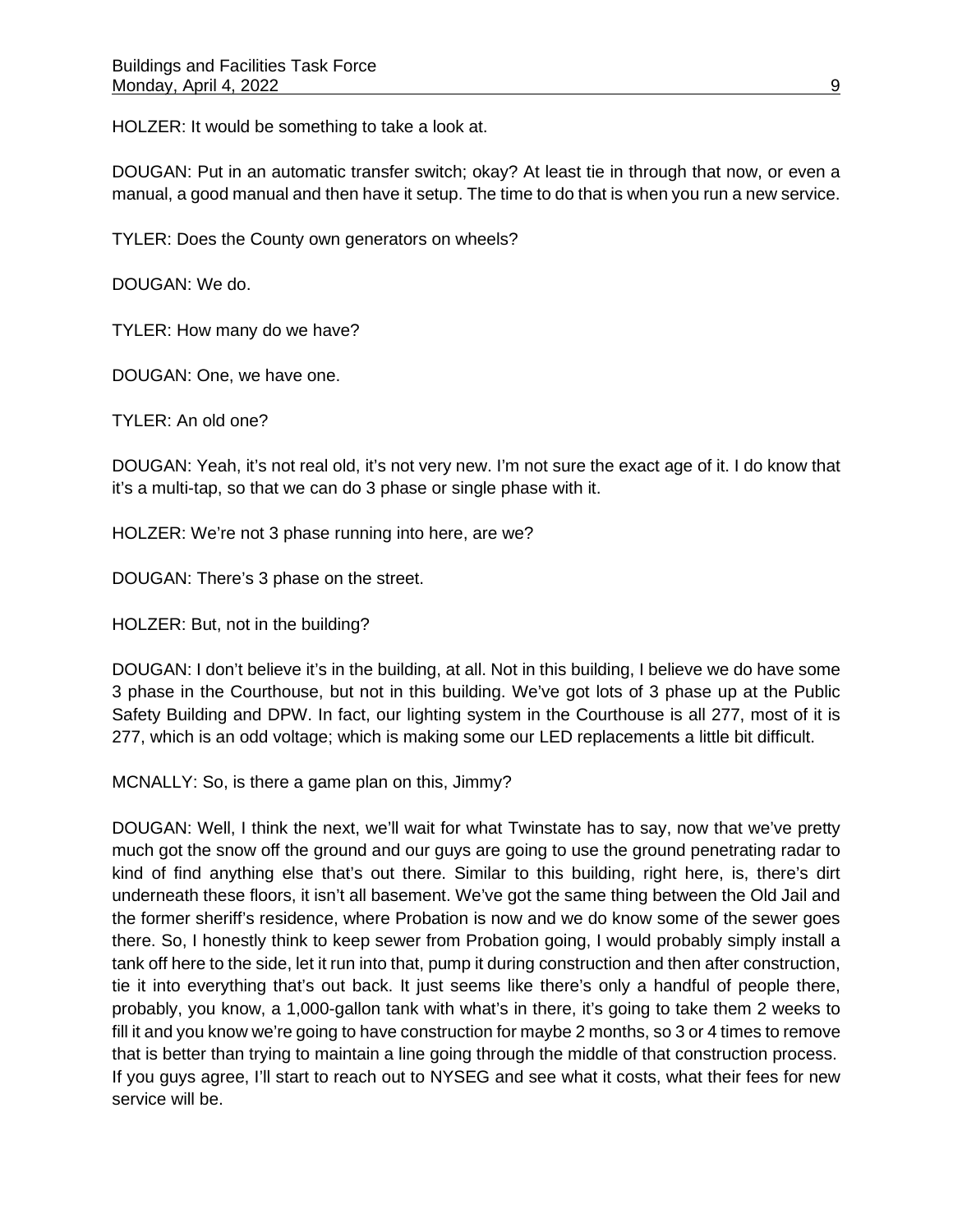MASCARENAS: Jim, last month, I think it was, time goes so quick, you had your engineers here and they were speaking to the Public Safety Building.

## DOUGAN: Yup

MASCARENAS: And some of the issues that we're going to have to deal with.

DOUGAN: They were going to come back today, but because we had the Public Hearing at 9:30, and because we got this work done, I wanted to focus on this for everybody, but they're going to be back again at our next meeting, next month with more detail and I apologize, I'm not sure whether they've chose the sewer system or they chose the HVAC and the controls for that. I think they chose the HVAC and controls to talk about, but they're going to come with more detail.

MASCARENAS: Yeah, what I would like to do, the point I was getting at was, maybe some members of this group, take a tour.

## DOUGAN: Absolutely

MASCARENAS: To see some of those things that we're going to have to tackle in the coming years, because one thing you explained to me were like hot water tanks, it is almost like the building was built around it.

DOUGAN: Yeah

MASCARENAS: That they're not even sure they could get them out, the size of them and those types of things. I think we need to see it.

MCNALLY: What building's that?

MASCARENAS: Public Safety.

DOUGAN: We have a pressure reducing value that we tackled, just last week, ourselves. A pressure reducing value when it comes in has different ports on it, so you can manage that and the building has been having all kinds of water hammer issues and the pressure reducing value, when it was installed, is right tight to the wall, like this and all the ports to adjust are on the back side, because of the way the water service came in versus the direction they wanted to go, they just put it against the wall. So, Todd and Hugh and Jed, those guys actually re-piped the other day, so now we can get to those ports and we dealt with the water hammer. So, we can get into a long conversation on the construction management firm that oversaw some of this stuff, didn't do you any favors.

TYLER: Isn't that the end of the water line out there?